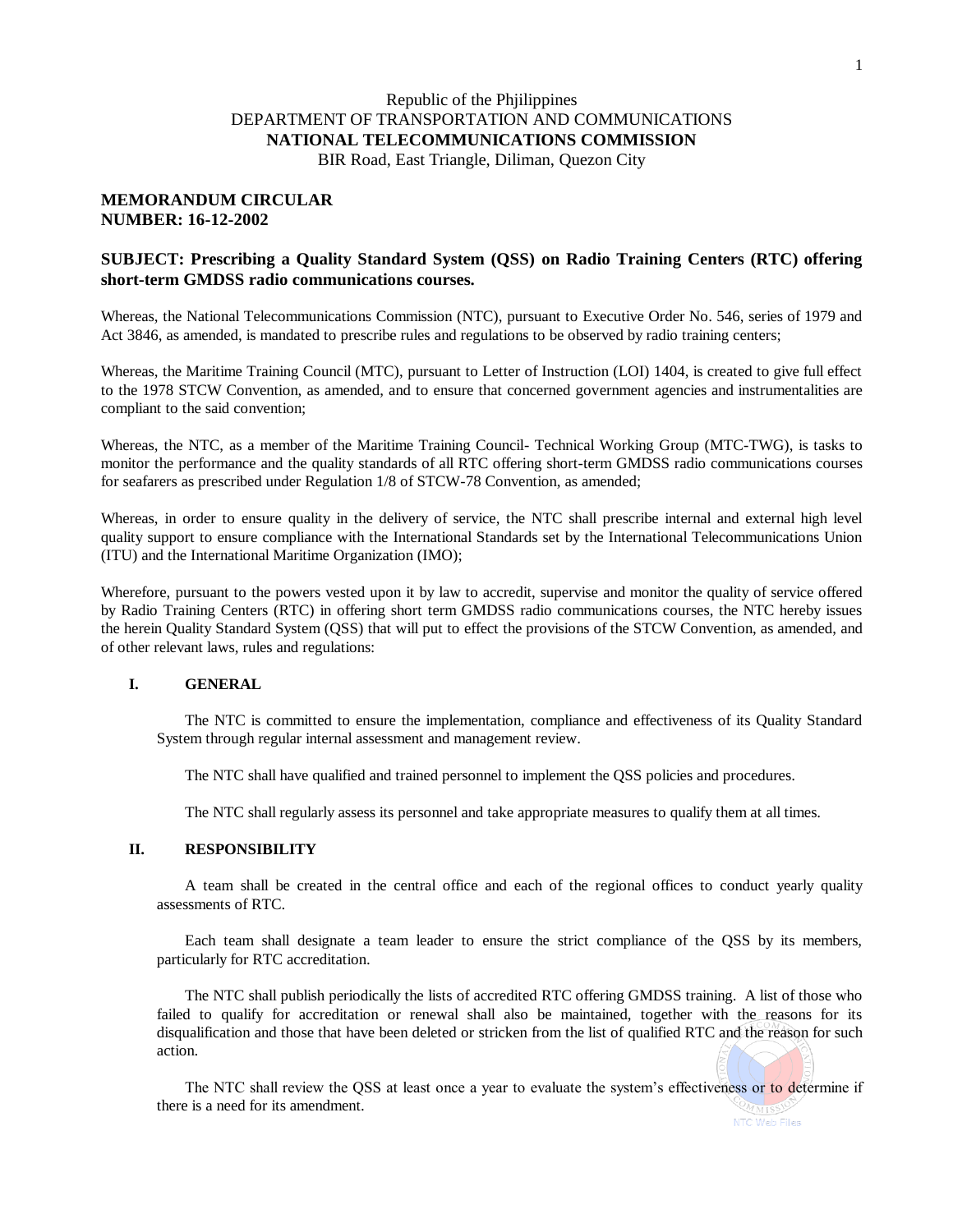The NTC shall keep a record of all its policies, decisions and any amendments thereto. The QSS team leader shall be responsible for the dissemination of all existing policies.

## **III. ASSESSORS QUALIFICATION REQUIREMENT**

Designated NTC assessors for administrative and technical functions in the implementation of the QSS shall be taken from the pool of qualified and competent personnel who have undergone appropriate training to implement the provisions of the QSS.

Administrative personnel are those directly involved in evaluating, encoding, screening and the processing of applications. Technical personnel are those directly involved in the formulation and implementation of radio regulations; the evaluation of technical compliance of RTC; the conduct of training for subordinate assessors, and conduct of examination activity, etc.

#### **Administrative Personnel Qualification**

At least College Graduate.

Civil Service Eligible.

Attended an orientation seminar on GMDSS operation.

At least six (6) months working experience as staff personnel with the technical department at the central office or any NTC regional offices, particularly on licensing and accreditation of radio training center.

#### **Technical Personnel Qualification**

Electronics and Communications Engineer or graduate of BSECE.

Civil Service Eligible or has availed of R.A. 1080.

Attended an orientation seminar on local and international radio regulations, particularly the relevant provisions of International Telecommunications Convention and administrative regulations; with special training on maritime communications regulations, radio personnel training and certification.

At least six (6) months working experience as staff engineer with the technical department or any regional offices of the Commission, responsible for licensing and accreditation of RTC.

Attended at least forty (40) hours of local and/or international training or seminar on the implementation of SOLAS Convention and STCW Convention.

Attended at least forty (40) hours of GMDSS training on assessing the level of competence of seafarers and in the operation of GMDSS equipment and its sub-systems, as provided under Section A-1/6 of the STCW Code.

### **IV. ASSESSMENT SYSTEM**

Assessment system refers to the sets of procedures in evaluating applications for accreditation of RTC.

#### **Administrative Personnel**

Evaluate applications as to completeness and authenticity of submitted documents.

Prepare order of payments.

Assign Registration Numbers.

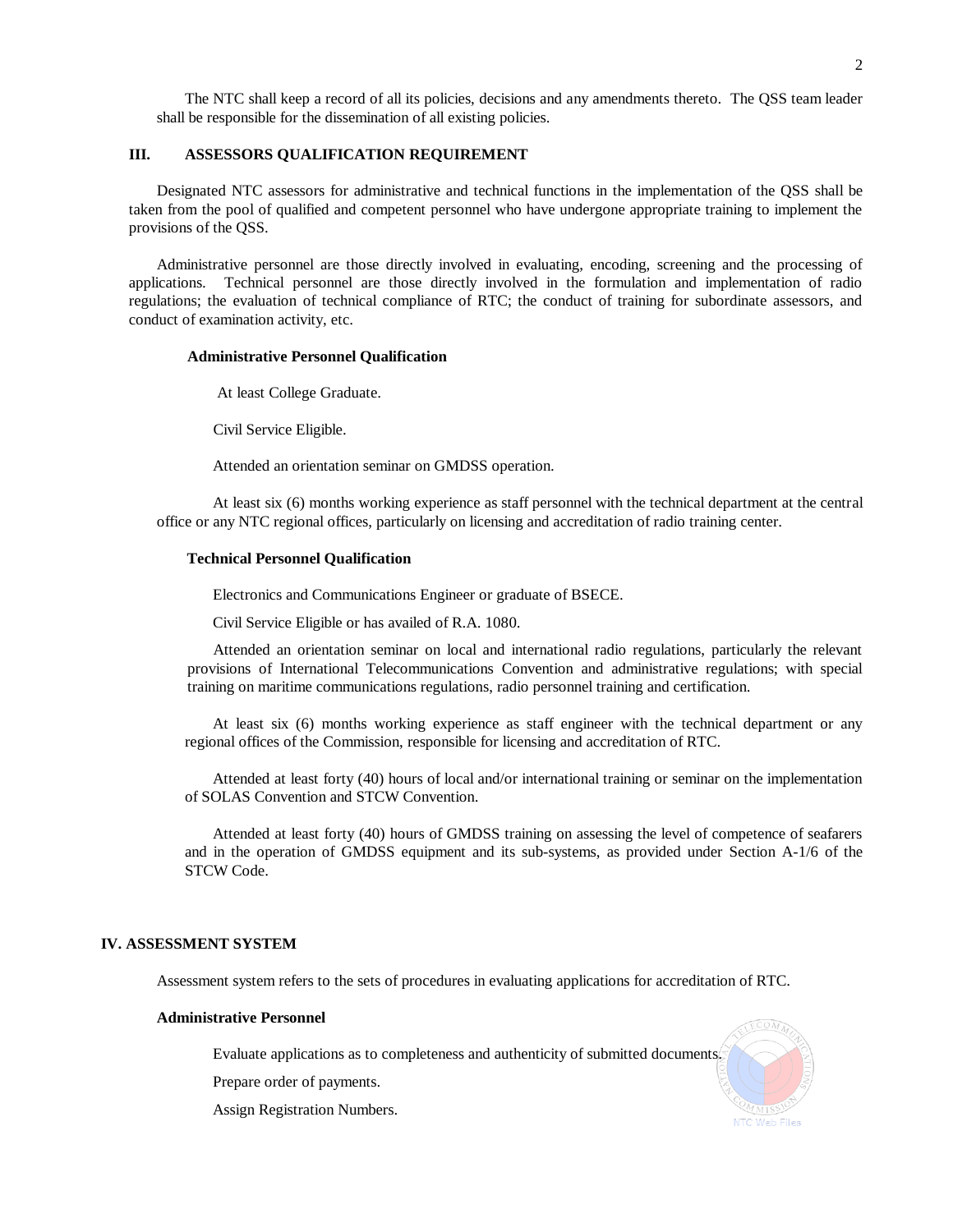Prepare and encode certificates, permits and licenses and continuously update database.

Release certificates, permits and licenses to the applicant.

### **Technical Personnel**

Implement guidelines on local laws, regulations and relevant provisions of the STCW Convention, and the ITU Rules and Regulations.

Supervise in the processing of permits, licenses and certificates.

Conduct in-service examination.

Develop the format and questionnaires for examinations.

Validates and monitors compliance with QSS of RTC offering short-term GMDSS radio communications courses.

### **V. DOCUMENT CONTROL SYSTEM**

Document control system refers to a systematic process in the handling, controlling and safekeeping of documents.

The NTC shall establish policies and procedures to ensure that all quality assessment manuals and documents relative to the implementation of the STCW Convention are properly maintained and updated for safekeeping.

The NTC shall designate the appropriate department/unit responsible for the production, update, dissemination, and distribution of manuals, circulars, procedures, and guidelines and a master file register for the same.

Copies of all valid documents shall be made readily available at all times.

Back-up copies, both in electronic and hard copy, shall be kept in a safe and separate storage area, and shall be available for retrievals.

### **VI. ACCREDIDATION SYSTEM**

A certificate of accreditation shall be issued to a radio training Center only after compliance of the herein listed administrative requirements and established technical criteria:

#### **6.1 Administrative Requirements**

- 6.1.1 Filing of a Letter of Intent;
- 6.1.2 Duly accomplished information sheets of the Board of Directors;
- 6.1.3 Feasibility study identifying the required capitalization in opening up a RTC;
- 6.1.4 Certification from any banking institution showing applicant's financial capability;
- 6.1.5 Ownership
	- 6.1.5.1 Corporation Articles of Incorporation issued by the Securities and Exchange Commission (SEC)
	- 6.1.5.2 Single-Proprietor Registration of Business by the Department of Trade and Industry (DTI)
- 6.1.6 Mayor's Permit;
- 6.1.7 Proposed Course Curriculum;